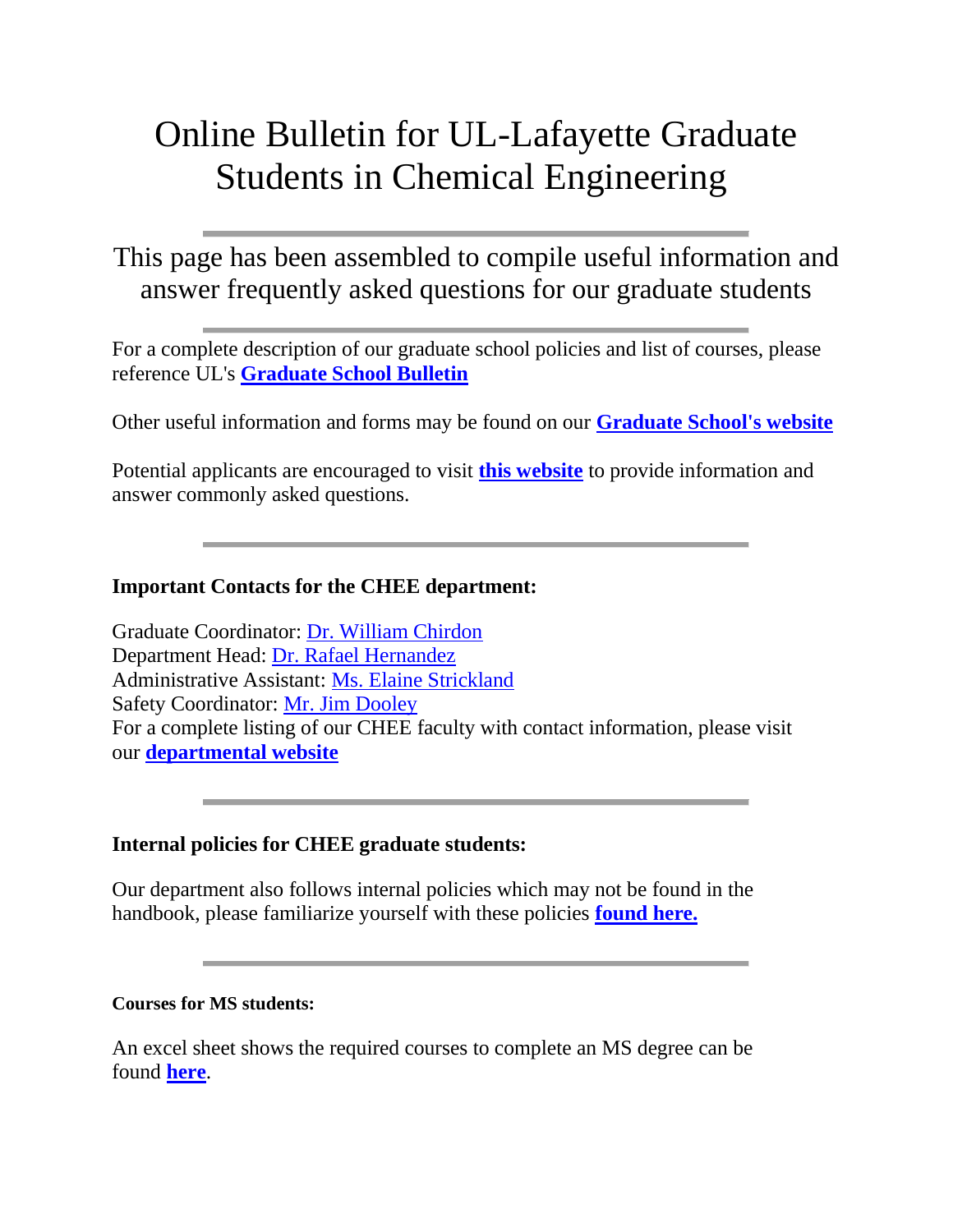Note as of Spring 2013, all MS students will be required to take the following three core courses: CHEE 501: Transport Phenomena, CHEE 510: Advanced Thermodynamics, or CHEE 520: Advanced Reactor Design

Also, note a maximum of 3 special topics credit hours can be counted towards criterion #1.

Graduate students are required to register for CHEE 514: Graduate Seminar for every semester it is offered, but the course credits do not count toward the degree requirements

### **Leveling Courses for students without chemical engineering degrees:**

Students in the PhD and MS programs without chemical engineering degrees must successfully pass ENGR 305, CHEE 201, CHEE 302, CHEE 310, CHEE 405, and CHEE 420 in order to graduate in our program. If they have completed equivalent courses with a minimum grade of "C" (or equivalent grade) in their previous studies, the department head will decide which of these leveling courses are still required. Students are advised to complete leveling courses before their core courses. Students must comply with all course pre-requisites. Leveling courses do not count toward the course requirements of the program. That is, they do not apply toward the five criteria mentioned in the bulletin and shown in the template.

# **Frequently Asked Questions:**

# **How do I know which classes will be offered next semester?**

Some courses offerings may be cancelled as late as the first week of class (typically due to low enrollment), but most course offerings will be accurately shown on **[U-](https://portal.louisiana.edu:8443/uPortal/)**[Link](https://portal.louisiana.edu:8443/uPortal/) by clicking on the "Students" tab on the left side, then scrolling down toe "Student Resources" on the right side, then looking under the "Schedule of Classes."

#### **Who is my "advisor"?**

In regards to advising for course registration, it is recommended that you talk to your thesis advisor who can recommend courses that will fulfill the degree requirements and support your thesis project. If this is your first semester, you will be advised by the graduate coordinator. The course requirements are mentioned in the graduate bulletin, and an excel sheet to assist you can be found at the top of the page. All thesis